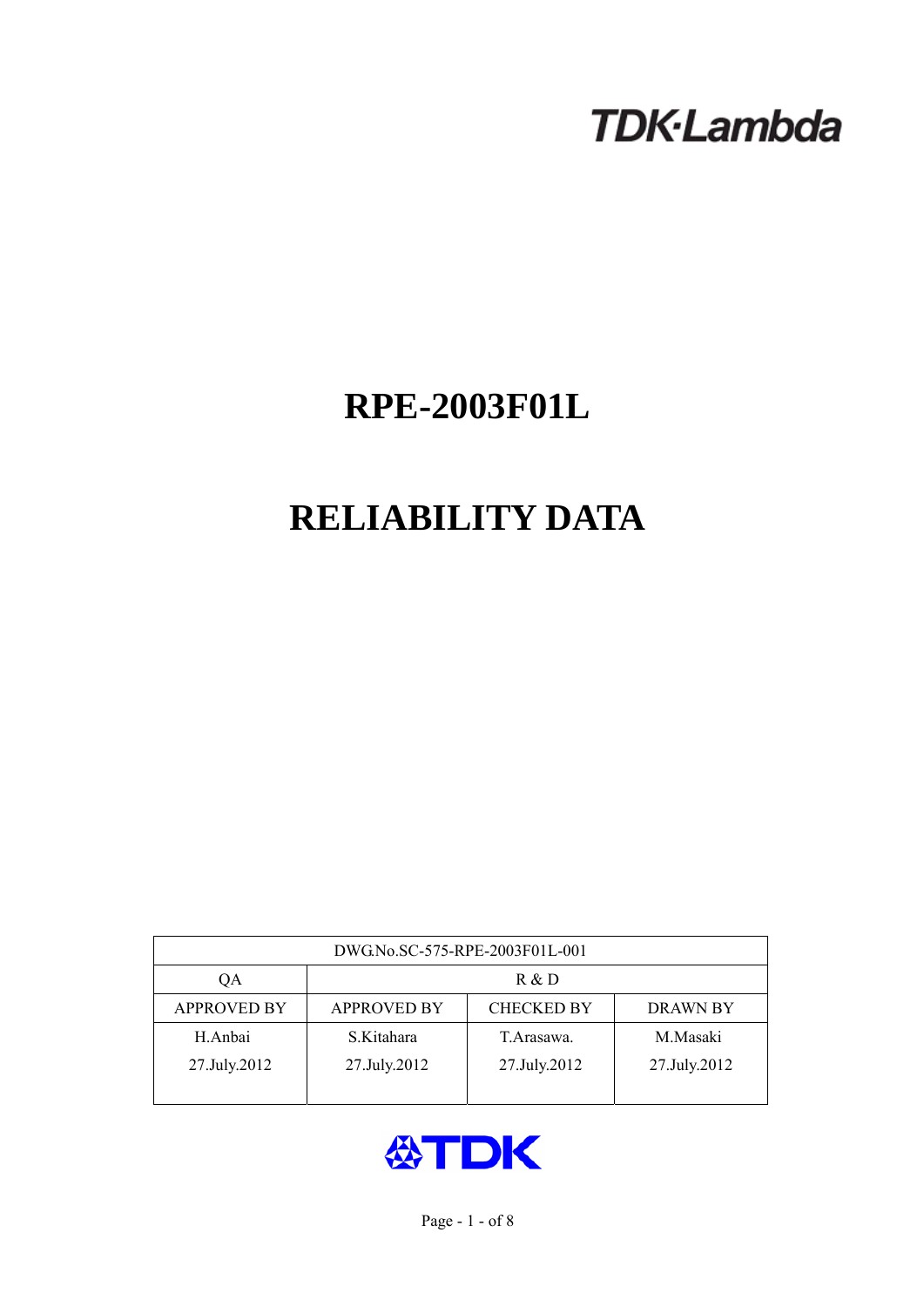## INDEX

|                                     | Page   |
|-------------------------------------|--------|
| 1. Calculated Values of MTBF        | Page-3 |
| 2. Vibration Test                   | Page-4 |
| 3. Heat Cycle Test                  | Page-5 |
| 4. Humidity Test                    | Page-6 |
| 5. High Temperature Resistance Test | Page-7 |
| 6. Low Temperature Storage Test     | Page-8 |

The following data are typical values. As all units have nearly the same characteristics, the data to be considered as ability values.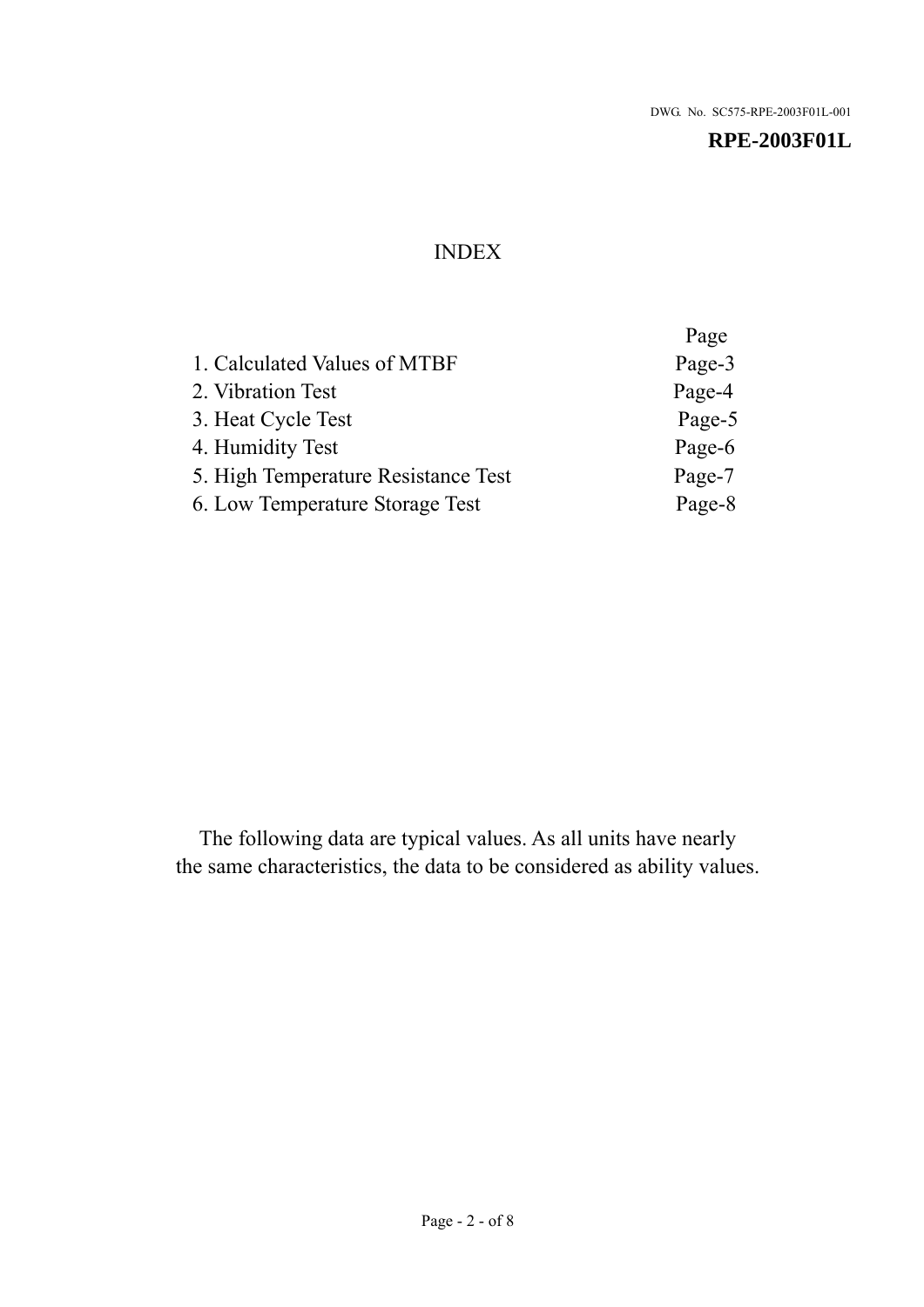1. Calculated Values of MTBF

MODEL:RPE-2003F01L

(1)Calculating Method

Calculated Based on parts stress Reliability projection of MIL-HDBK-217F NOTICE2.

Individual failure rates  $\lambda$  G is given to each part and MTBF is

Calculated by the count of each part.

$$
MIBF = \frac{1}{\lambda_{\text{expap}}} = \frac{1}{\sum_{i=1}^{n} N_i (\lambda_{\text{G}} \pi_Q)_i} \times 10^6 \text{ (hours)}
$$

| $\lambda$ equip | : Total equipment failure rate (Failure / 106 Hours)            |
|-----------------|-----------------------------------------------------------------|
| $\lambda$ G     | : Generic failure rate for the <i>i</i> th generic part         |
|                 | (Failure/ 106 Hours)                                            |
| Ni              | : Quantity of i th generic part                                 |
| N               | : Number of different generic part categories                   |
| $\pi Q$         | : Generic quality factor for the i th generic part( $\pi Q=1$ ) |

## (2)MTBF Values

GF: Ground, Fixed

 $MTBF = 15,918,497$  (Hours)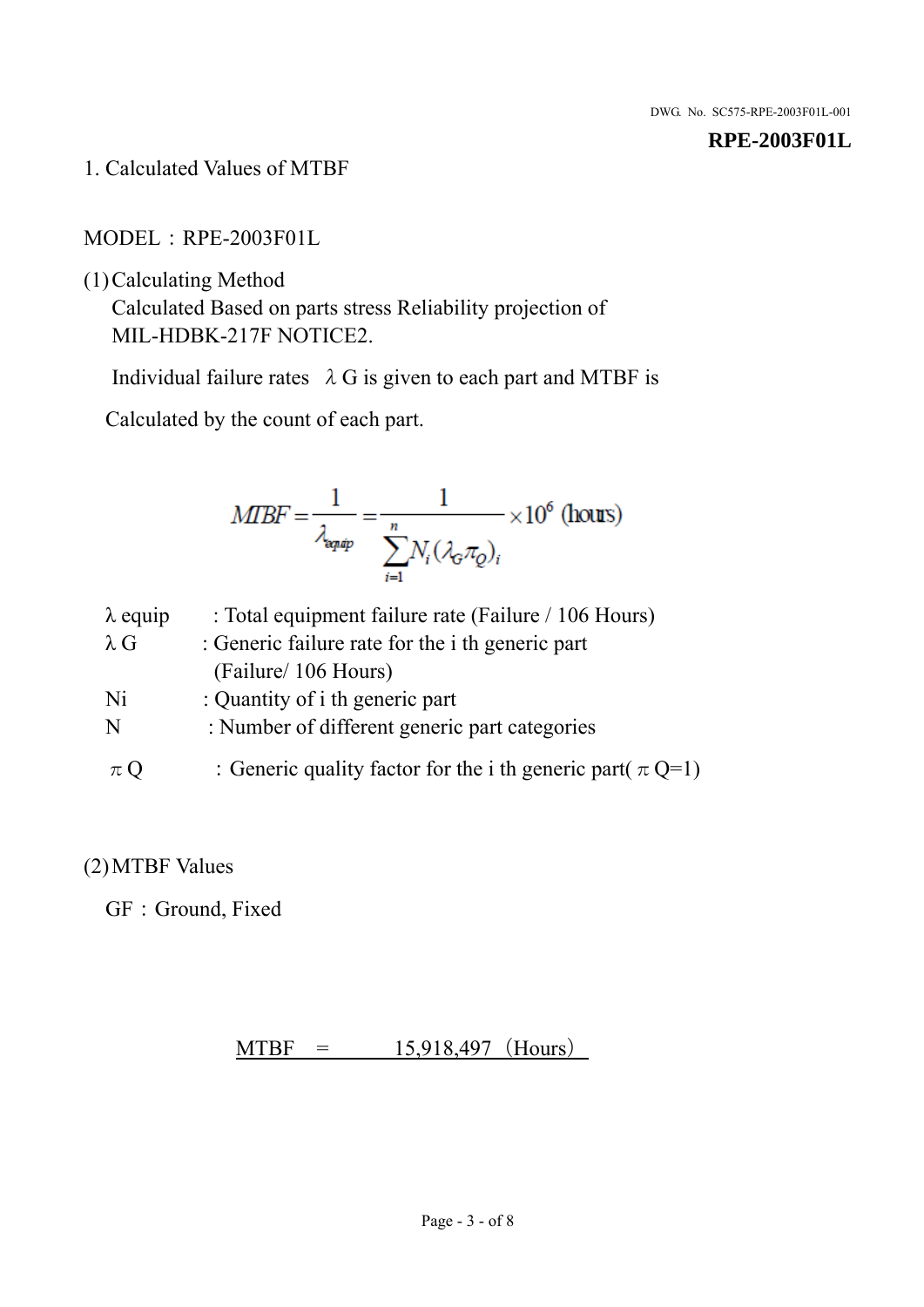#### 2. Vibration Test

## MODEL: RPE-2003F01L (Representation Product : RPE-2006F02)

- (1)Vibration Test Class Frequency Variable Endurance Test
- (2)Equipment Used Controller VS-1000-6, Vibrator 905-FN (IMV CORP.)
- (3)The Number of D.U.T (Device Under Test) 6 units
- (4) Test Conditions Frequency : 10~55Hz Amplitude : 1.5mm,Sweep for 1 min. Dimension and times : X,Y and Z Directions for 2 hours each.
- (5)The Method Fix the D.U.T on the fitting-stage
- (6)Test Results PASS

| Check item                        | Spec.                                 |                   | <b>Before Test</b> | After Test      |
|-----------------------------------|---------------------------------------|-------------------|--------------------|-----------------|
| Attenuation(dB)                   | Differential Mode: 25dB min.<br>3 MHz |                   | 44.01              | 44.62           |
|                                   |                                       | $10 \text{ MHz}$  | 39.06              | 38.65           |
|                                   | Common Mode: 25dB min.                | 2 MHz             | 36.73              | 36.44           |
|                                   |                                       | 10 MHz            | 48.20              | 48.51           |
| Leakage Current (mA)              | $0.5mA$ max. $(250V, 60Hz)$           | Line1             | 0.25               | 0.25            |
|                                   |                                       | Line <sub>2</sub> | 0.25               | 0.25            |
| DC Resistance (m $\Omega$ )       | $100 \text{ m}\Omega$<br>max.         |                   | 40.55              | 40.67           |
| <b>Test Voltage</b>               | $L-L$ : 1768Vdc 60sec.                |                   | <b>OK</b>          | <b>OK</b>       |
|                                   | $L-E$ : 1500Vdc 60sec.                |                   |                    |                 |
| Isolation Resistance( $M\Omega$ ) | 100<br>$M\Omega$ min.(500Vdc 60sec.)  |                   | $4.53\times E5$    | $5.05\times E5$ |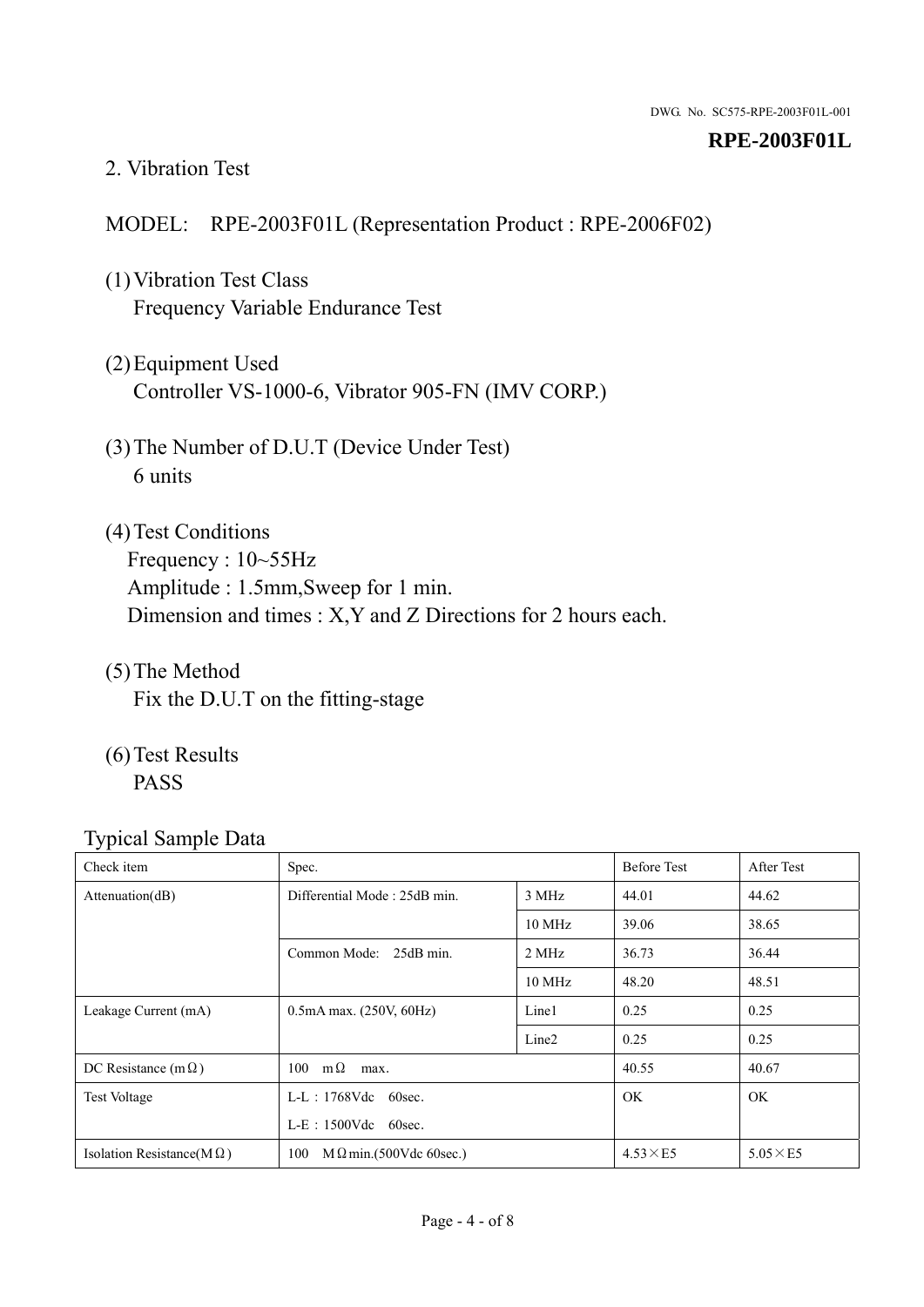## 3. Heat Cycle Test

## MODEL: RPE-2003F01L (Representation Product : RPE-2006F02)

## (1)Equipment Used TEMPERATURE CHAMBER TSA-71H-W (ESPEC CORP.)

- (2)The Number of D.U.T (Device Under Test) 6 units
- 1 cycle (3)Test Conditions 30<sub>min</sub>  $+85^{\circ}$ C 3min. Ambient Temperature : -25~+85℃ Test Cycles: 100 cycles  $-25^{\circ}$ C 30min.

(4)The Method

Before the test check if there is no abnormal characteristics and put the D.U.T in the testing chamber. Then test it in the above cycles, After the test is completed leave it for 1 hour at room temperature and check it if there is no abnormal each characteristics.

#### (5)Test Results PASS

| ┙┸<br>Check item                  | Spec.                                 |                   | <b>Before Test</b> | After Test      |
|-----------------------------------|---------------------------------------|-------------------|--------------------|-----------------|
| Attention(dB)                     | Differential Mode: 25dB min.<br>3 MHz |                   | 44.66              | 45.73           |
|                                   |                                       | 10 MHz            | 39.24              | 40.05           |
|                                   | Common Mode: 25dB min.                | 2MHz              | 36.56              | 37.52           |
|                                   |                                       | 10 MHz            | 48.08              | 45.28           |
| Leakage Current (mA)              | $0/5$ mA max. (250V, 60Hz)            | Line1             | 0.25               | 0.26            |
|                                   |                                       | Line <sub>2</sub> | 0.24               | 0.25            |
| DC Resistance (m $\Omega$ )       | $100 \quad m\Omega$<br>max.           |                   | 41.83              | 41.35           |
| <b>Test Voltage</b>               | $L-L$ : 1768Vdc 60sec.                |                   | OK.                | OK.             |
|                                   | $L-E$ : 1500Vdc 60sec.                |                   |                    |                 |
| Isolation Resistance(M $\Omega$ ) | 100<br>$M\Omega$ min.(500Vdc 60sec.)  |                   | $6.42\times E5$    | $6.33\times E5$ |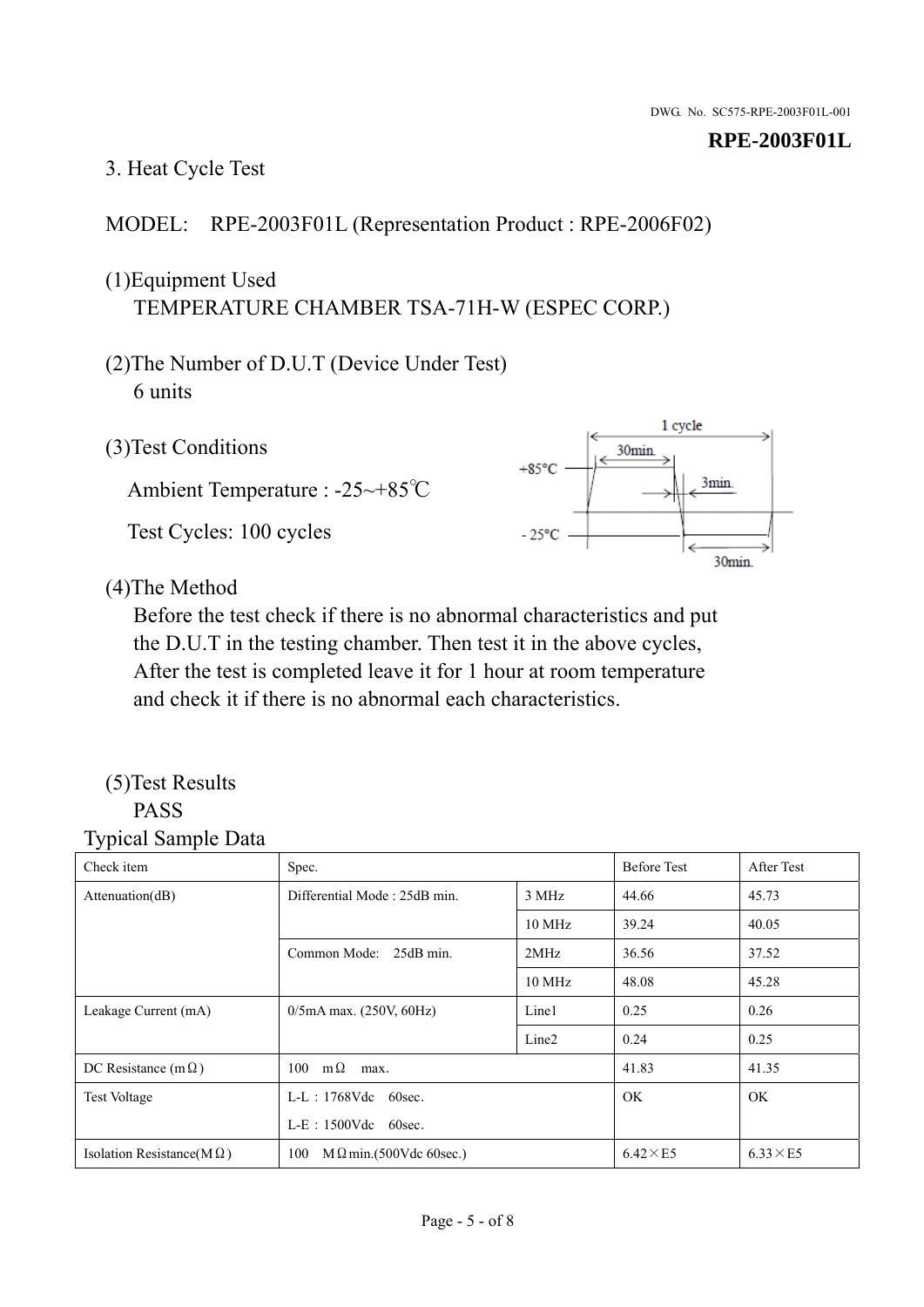#### 4. Humidity Test

## MODEL: RPE-2003F01L (Representation Product : RPE-2006F02)

## (1)Equipment Used TEMP. & HUMID. CHAMBER PR-4KT (ESPEC CORP.)

- (2)The Number of D.U.T (Device Under Test) 6 units
- (3)Test Conditions

Ambient Temperature : +40℃

Test Times: 500 hours Ambient Humidity: 90~95%RH No Dewdrop

#### (4)The Method

Before the test check if there is no abnormal characteristics and put the D.U.T in the testing chamber. Then test it in the above conditions. After the test is completed leave it for 1 hour at room temperature and check it if there is no abnormal each characteristics.

## (5)Test Results

## PASS

| ັ່<br>л.<br>Check item            | Spec.                                 |                   | <b>Before Test</b> | After Test      |
|-----------------------------------|---------------------------------------|-------------------|--------------------|-----------------|
| Attenuation(dB)                   | Differential Mode: 25dB min.<br>3 MHz |                   | 44.84              | 44.93           |
|                                   |                                       | 10 MHz            | 39.42              | 39.14           |
|                                   | Common Mode: 25dB min.                | 2MHz              | 36.70              | 36.06           |
|                                   |                                       | 10 MHz            | 48.11              | 47.81           |
| Leakage Current (mA)              | $0.5mA$ max. $(250V, 60Hz)$           | Line1             | 0.24               | 0.24            |
|                                   |                                       | Line <sub>2</sub> | 0.24               | 0.24            |
| DC Resistance (m $\Omega$ )       | $100 \text{m}\,\Omega$<br>max.        |                   | 40.67              | 40.40           |
| <b>Test Voltage</b>               | $L-L$ : 1768Vdc 60sec.                |                   | OK.                | OK.             |
|                                   | $L-E$ : 1500Vdc 60sec.                |                   |                    |                 |
| Isolation Resistance(M $\Omega$ ) | $M \Omega$ min.(500Vdc 60sec.)<br>100 |                   | $6.94\times E5$    | $6.84\times E5$ |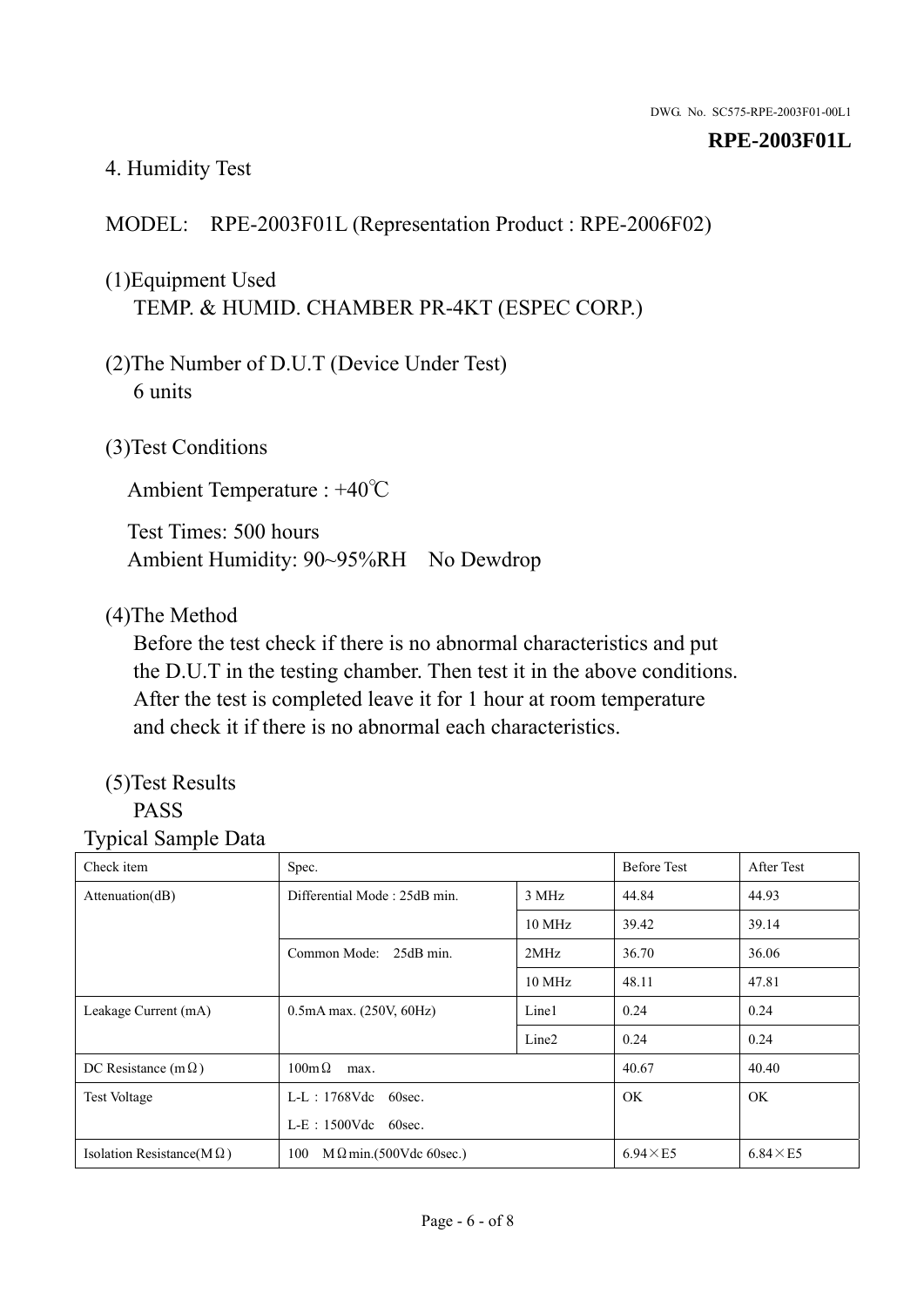#### 5. High Temperature Resistance Test

### MODEL: RPE-2003F01L (Representation Product : RPE-2006F02)

## (1)Equipment Used TEMPERATURE CHAMBER PHH-300 (ESPEC CORP.)

- (2)The Number of D.U.T (Device Under Test) 6 units
- (3)Test Conditions

Ambient Temperature : +55℃

Test Times: 500 hours Operating: DC 6A

#### (4)The Method

Before the test check if there is no abnormal characteristics and put the D.U.T in the testing chamber. Then test it in the above conditions. After the test is completed leave it for 1 hour at room temperature and check it if there is no abnormal each characteristics.

## (5)Test Results

## PASS

| . .<br>Check item                 | Spec.                                 |                   | <b>Before Test</b> | After Test      |
|-----------------------------------|---------------------------------------|-------------------|--------------------|-----------------|
| Attention(dB)                     | Differential Mode: 25dB min.<br>3 MHz |                   | 44.47              | 45.50           |
|                                   |                                       | 10 MHz            | 39.67              | 39.51           |
|                                   | Common Mode: 25dB min.                | 2MHz              | 36.85              | 36.93           |
|                                   |                                       | 10 MHz            | 48.24              | 48.00           |
| Leakage Current (mA)              | $0.5mA$ max. $(250V, 60Hz)$           | Line1             | 0.25               | 0.25            |
|                                   |                                       | Line <sub>2</sub> | 0.23               | 0.24            |
| DC Resistance (m $\Omega$ )       | $100m\Omega$<br>max.                  |                   | 40.28              | 40.15           |
| <b>Test Voltage</b>               | $L-L$ : 1768Vdc 60sec.                |                   | <b>OK</b>          | OK.             |
|                                   | $L-E$ : 1500Vdc 60sec.                |                   |                    |                 |
| Isolation Resistance( $M\Omega$ ) | 100<br>$M \Omega$ min.(500Vdc 60sec.) |                   | $8.09\times E5$    | $7.96\times E5$ |